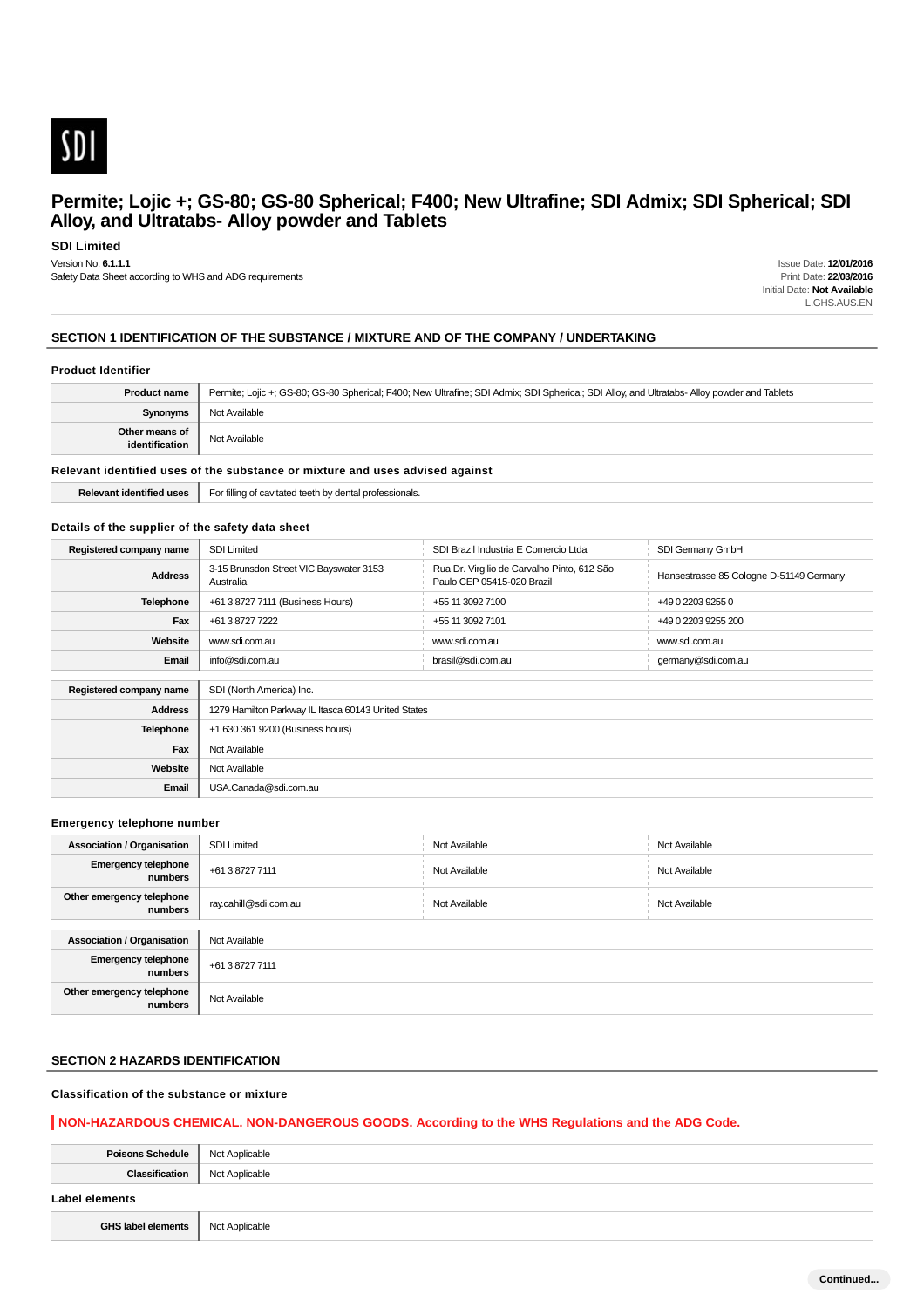**SIGNAL WORD NOT APPLICABLE**

## **Hazard statement(s)**

Not Applicable

. . . . . . . . . . . . . . .

**Precautionary statement(s) Prevention** Not Applicable

**Precautionary statement(s) Response**

Not Applicable

**Precautionary statement(s) Storage**

Not Applicable

**Precautionary statement(s) Disposal**

Not Applicable

## **SECTION 3 COMPOSITION / INFORMATION ON INGREDIENTS**

#### **Substances**

See section below for composition of Mixtures

## **Mixtures**

| <b>CAS No</b> | %[weight] | Name                              |
|---------------|-----------|-----------------------------------|
|               |           | tablets and alloy powder contains |
| 7440-22-4     | 40-70     | silver                            |
| 7440-31-5     | 20-30     | <u>tin</u>                        |
| 7440-50-8     | $5 - 30$  | copper                            |
| 7440-74-6     | $0 - 0.5$ | indium                            |
| 7440-66-6     | $0 - 0.5$ | zinc                              |

# **SECTION 4 FIRST AID MEASURES**

# **Description of first aid measures**

| <b>Eye Contact</b>  | If this product comes in contact with the eyes:<br>• Wash out immediately with fresh running water.<br>Ensure complete irrigation of the eye by keeping eyelids apart and away from eye and moving the eyelids by occasionally lifting the upper and lower lids.<br>► Seek medical attention without delay; if pain persists or recurs seek medical attention.<br>► Removal of contact lenses after an eye injury should only be undertaken by skilled personnel. |
|---------------------|-------------------------------------------------------------------------------------------------------------------------------------------------------------------------------------------------------------------------------------------------------------------------------------------------------------------------------------------------------------------------------------------------------------------------------------------------------------------|
| <b>Skin Contact</b> | If skin or hair contact occurs:<br>Flush skin and hair with running water (and soap if available).<br>▶ Seek medical attention in event of irritation.                                                                                                                                                                                                                                                                                                            |
| Inhalation          | If dust is inhaled, remove from contaminated area.<br>Encourage patient to blow nose to ensure clear breathing passages.<br>Ask patient to rinse mouth with water but to not drink water.<br>Seek immediate medical attention.                                                                                                                                                                                                                                    |
| Ingestion           | Seek medical attention.<br>Ingestion may result in nausea, abdominal irritation, pain and vomiting                                                                                                                                                                                                                                                                                                                                                                |

# **Indication of any immediate medical attention and special treatment needed**

Treat symptomatically.

# **SECTION 5 FIREFIGHTING MEASURES**

# **Extinguishing media**

- Water spray or fog.
- Foam.
- Dry chemical powder.
- BCF (where regulations permit).
- Carbon dioxide.

# **Special hazards arising from the substrate or mixture**

| <b>Fire Incompatibility</b>    | None known. |
|--------------------------------|-------------|
| <b>Advice for firefighters</b> |             |

| <b>Fire Fighting</b> | Alert Fire Brigade and tell them location and nature of hazard.<br>$\blacktriangleright$ Wear breathing apparatus plus protective gloves in the event of a fire.<br>► Prevent, by any means available, spillage from entering drains or water courses.<br>• Use fire fighting procedures suitable for surrounding area.<br>DO NOT approach containers suspected to be hot.<br>• Cool fire exposed containers with water spray from a protected location.<br>If safe to do so, remove containers from path of fire.<br>Equipment should be thoroughly decontaminated after use. |
|----------------------|--------------------------------------------------------------------------------------------------------------------------------------------------------------------------------------------------------------------------------------------------------------------------------------------------------------------------------------------------------------------------------------------------------------------------------------------------------------------------------------------------------------------------------------------------------------------------------|
|----------------------|--------------------------------------------------------------------------------------------------------------------------------------------------------------------------------------------------------------------------------------------------------------------------------------------------------------------------------------------------------------------------------------------------------------------------------------------------------------------------------------------------------------------------------------------------------------------------------|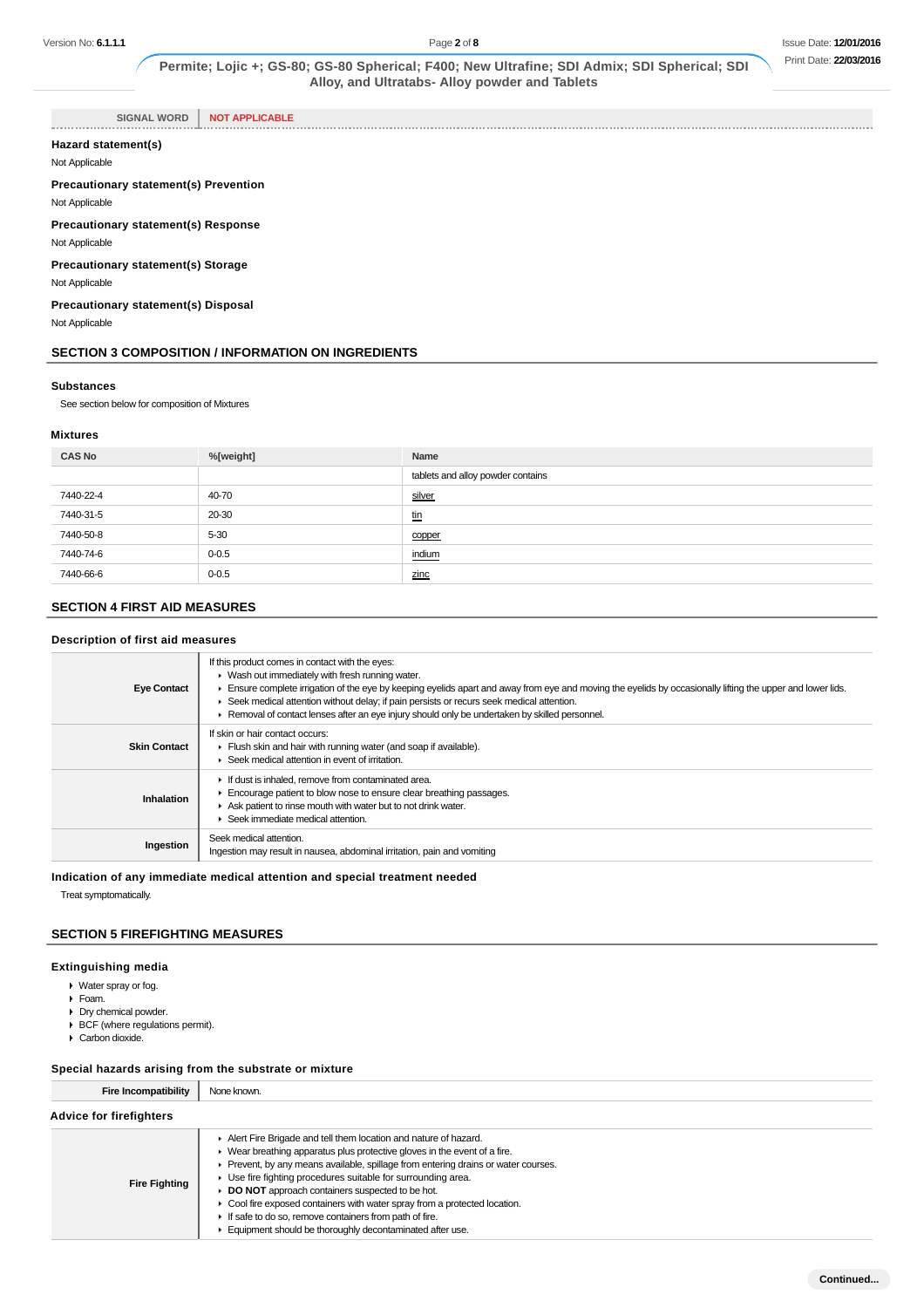```
Fire/Explosion Hazard
```
May emit poisonous fumes.

Articles and manufactured articles may constitute a fire hazard where polymers form their outer layers or where combustible packaging remains in place. Certain substances, found throughout their construction, may degrade or become volatile when heated to high temperatures. This may create a secondary hazard.

# **SECTION 6 ACCIDENTAL RELEASE MEASURES**

## **Personal precautions, protective equipment and emergency procedures**

| <b>Minor Spills</b> | $\triangleright$ Clean up all spills immediately.<br>Avoid breathing dust and contact with skin and eyes.<br>▶ Wear protective clothing, gloves, safety glasses and dust respirator.<br>▶ Use dry clean up procedures and avoid generating dust.<br>$\blacktriangleright$ Sweep up, shovel up or<br>► Vacuum up (consider explosion-proof machines designed to be grounded during storage and use).<br>• Place spilled material in clean, dry, sealable, labelled container.                                                                                                                                                                         |
|---------------------|------------------------------------------------------------------------------------------------------------------------------------------------------------------------------------------------------------------------------------------------------------------------------------------------------------------------------------------------------------------------------------------------------------------------------------------------------------------------------------------------------------------------------------------------------------------------------------------------------------------------------------------------------|
| <b>Major Spills</b> | Minor hazard.<br>• Clear area of personnel.<br>Alert Fire Brigade and tell them location and nature of hazard.<br>Control personal contact with the substance, by using protective equipment as required.<br>▶ Prevent spillage from entering drains or water ways.<br>Contain spill with sand, earth or vermiculite.<br>Collect recoverable product into labelled containers for recycling.<br>Absorb remaining product with sand, earth or vermiculite and place in appropriate containers for disposal.<br>• Wash area and prevent runoff into drains or waterways.<br>If contamination of drains or waterways occurs, advise emergency services. |

Personal Protective Equipment advice is contained in Section 8 of the SDS.

# **SECTION 7 HANDLING AND STORAGE**

| Precautions for safe handling |                                                                                                                                                                                                                                                                                                                                                                                                                                                                                                                                                                                                                                                                                                                                                                                                                                                                                                                                                                                                     |
|-------------------------------|-----------------------------------------------------------------------------------------------------------------------------------------------------------------------------------------------------------------------------------------------------------------------------------------------------------------------------------------------------------------------------------------------------------------------------------------------------------------------------------------------------------------------------------------------------------------------------------------------------------------------------------------------------------------------------------------------------------------------------------------------------------------------------------------------------------------------------------------------------------------------------------------------------------------------------------------------------------------------------------------------------|
| Safe handling                 | Avoid all personal contact, including inhalation.<br>▶ Wear protective clothing when risk of exposure occurs.<br>$\blacktriangleright$ Use in a well-ventilated area.<br>▶ Prevent concentration in hollows and sumps.<br>DO NOT enter confined spaces until atmosphere has been checked.<br>• DO NOT allow material to contact humans, exposed food or food utensils.<br>Avoid contact with incompatible materials.<br>• When handling, DO NOT eat, drink or smoke.<br>▶ Keep containers securely sealed when not in use.<br>Avoid physical damage to containers.<br>Always wash hands with soap and water after handling.<br>► Work clothes should be laundered separately. Launder contaminated clothing before re-use.<br>• Use good occupational work practice.<br>• Observe manufacturer's storage and handling recommendations contained within this SDS.<br>Atmosphere should be regularly checked against established exposure standards to ensure safe working conditions are maintained. |
| Other information             | Store away from incompatible materials.<br>Store in a dry and well ventilated-area, away from heat and sunlight.                                                                                                                                                                                                                                                                                                                                                                                                                                                                                                                                                                                                                                                                                                                                                                                                                                                                                    |

## **Conditions for safe storage, including any incompatibilities**

| Suitable container      | <b>DO NOT</b> repack. Use containers supplied by manufacturer only<br>Store below 25 deg. C. |
|-------------------------|----------------------------------------------------------------------------------------------|
| Storage incompatibility | Avoid strong acids, acid chlorides, acid anhydrides and chloroformates.                      |

# **SECTION 8 EXPOSURE CONTROLS / PERSONAL PROTECTION**

#### **Control parameters**

#### **OCCUPATIONAL EXPOSURE LIMITS (OEL)**

# **INGREDIENT DATA**

| Source                       | Ingredient | <b>Material name</b>                          | <b>TWA</b>                                  | <b>STEL</b>   | Peak          | <b>Notes</b>  |
|------------------------------|------------|-----------------------------------------------|---------------------------------------------|---------------|---------------|---------------|
| Australia Exposure Standards | silver     | Silver, metal                                 | $0.1 \text{ mg/m}$ 3                        | Not Available | Not Available | Not Available |
| Australia Exposure Standards | tin        | Tin, metal                                    | $2 \text{ mg/m}$                            | Not Available | Not Available | Not Available |
| Australia Exposure Standards | copper     | Copper (fume) / Copper, dusts & mists (as Cu) | $0.2 \,\mathrm{mq/m}3 / 1 \,\mathrm{mq/m}3$ | Not Available | Not Available | Not Available |
| Australia Exposure Standards | indium     | Indium & compounds (as In)                    | $0.1 \text{ mg/m}$ 3                        | Not Available | Not Available | Not Available |
| Australia Exposure Standards | indium     | Fume (thermally generated) (respirable dust)  | $2 \text{ mg/m}$                            | Not Available | Not Available | Not Available |
| Australia Exposure Standards | zinc       | Fume (thermally generated) (respirable dust)  | $2 \text{ mg/m}$                            | Not Available | Not Available | Not Available |

### **EMERGENCY LIMITS**

| Ingredient | <b>Material name</b> | TEEL-1               | TEEL-2               | TEEL-3    |
|------------|----------------------|----------------------|----------------------|-----------|
| silver     | Silver               | $0.1 \text{ ma/m}$ 3 | $0.1 \text{ mg/m}$ 3 | 11 mg/m3  |
| tin        | Tin                  | 6 mg/m3              | 67 mg/m3             | 400 mg/m3 |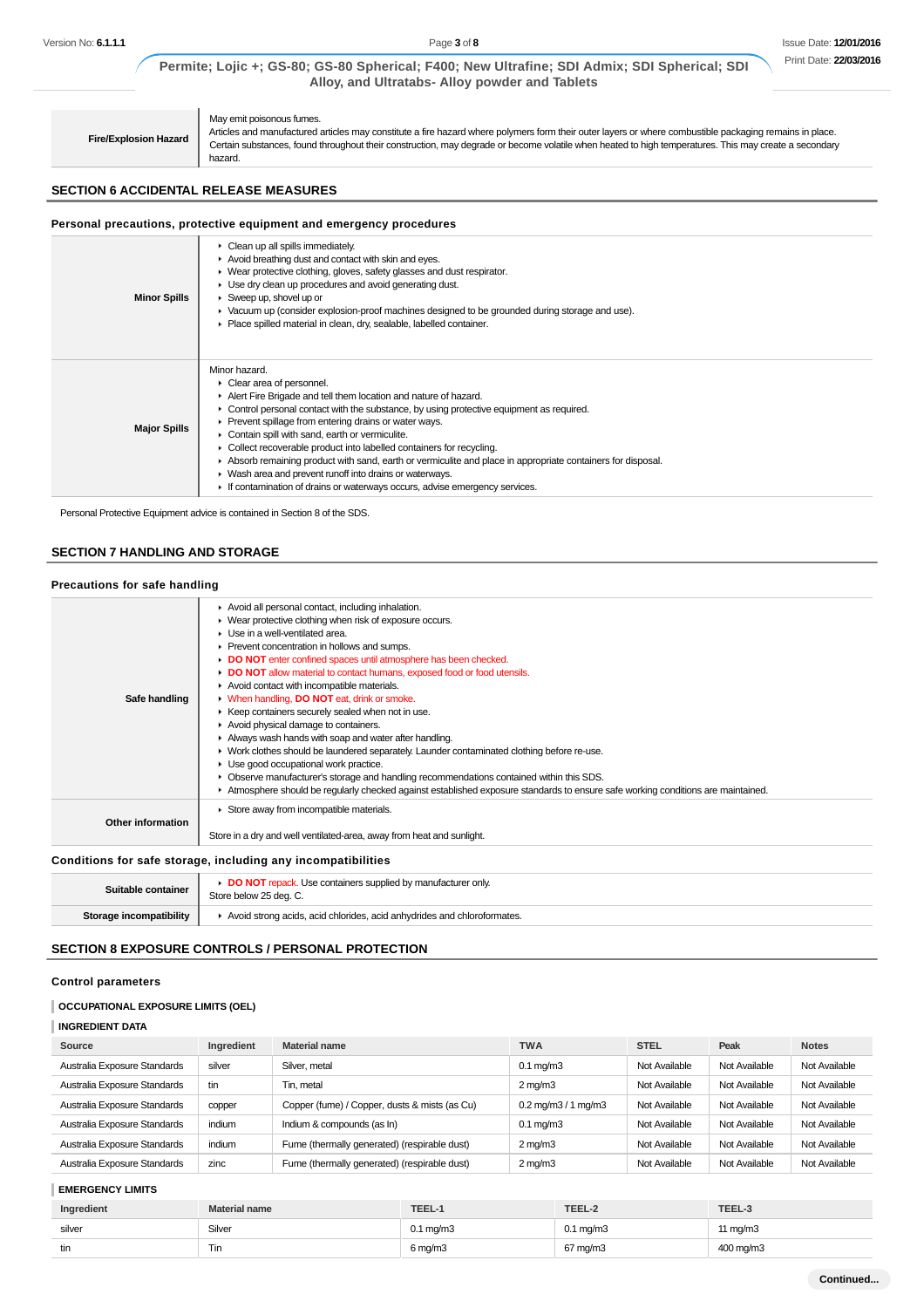| copper     | Copper                                              | 1 mg/m $3$         | 1 mg/m $3$           |                        | 45 mg/m3        |
|------------|-----------------------------------------------------|--------------------|----------------------|------------------------|-----------------|
| indium     | Indium                                              | $0.1$ mg/m $3$     | $0.1 \text{ mg/m}$ 3 |                        | $0.45$ mg/m $3$ |
| zinc       | Zinc                                                | $1.9 \text{ mg/m}$ | $21 \text{ mg/m}$    |                        | 120 mg/m3       |
|            |                                                     |                    |                      |                        |                 |
| Ingredient | <b>Original IDLH</b>                                |                    |                      | <b>Revised IDLH</b>    |                 |
| silver     | N.E. mg/m3 / Unknown mg/m3 / N.E. ppm / Unknown ppm |                    |                      | 10 mg/m $3/1$ mg/m $3$ |                 |
| tin        | Unknown mg/m3 / 400 mg/m3 / Unknown ppm             |                    |                      | 25 mg/m3 / 100 mg/m3   |                 |
| copper     | N.E. mg/m3 / N.E. ppm                               |                    | $100 \text{ mg/m}$ 3 |                        |                 |
| indium     | Not Available                                       |                    | Not Available        |                        |                 |
| zinc       | Not Available                                       |                    | Not Available        |                        |                 |

#### **MATERIAL DATA**

#### **Exposure controls**

| Appropriate engineering<br>controls | Articles or manufactured items, in their original condition, generally don't require engineering controls during handling or in normal use.<br>Exceptions may arise following extensive use and subsequent wear, during recycling or disposal operations where substances, found in the article, may be<br>released to the environment.                                                                                                                                                                                                                                                                                                                                                                                                                                                                                                                                                                                                                                          |
|-------------------------------------|----------------------------------------------------------------------------------------------------------------------------------------------------------------------------------------------------------------------------------------------------------------------------------------------------------------------------------------------------------------------------------------------------------------------------------------------------------------------------------------------------------------------------------------------------------------------------------------------------------------------------------------------------------------------------------------------------------------------------------------------------------------------------------------------------------------------------------------------------------------------------------------------------------------------------------------------------------------------------------|
| <b>Personal protection</b>          |                                                                                                                                                                                                                                                                                                                                                                                                                                                                                                                                                                                                                                                                                                                                                                                                                                                                                                                                                                                  |
| Eye and face protection             | Safety glasses with side shields<br>۰<br>$\triangleright$ Chemical goggles.<br>• Contact lenses may pose a special hazard; soft contact lenses may absorb and concentrate irritants. A written policy document, describing the wearing of<br>lenses or restrictions on use, should be created for each workplace or task. This should include a review of lens absorption and adsorption for the class of<br>chemicals in use and an account of injury experience. Medical and first-aid personnel should be trained in their removal and suitable equipment should be<br>readily available. In the event of chemical exposure, begin eye irrigation immediately and remove contact lens as soon as practicable. Lens should be removed<br>at the first signs of eye redness or irritation - lens should be removed in a clean environment only after workers have washed hands thoroughly. [CDC NIOSH<br>Current Intelligence Bulletin 59, [AS/NZS 1336 or national equivalent] |
| Skin protection                     | See Hand protection below                                                                                                                                                                                                                                                                                                                                                                                                                                                                                                                                                                                                                                                                                                                                                                                                                                                                                                                                                        |
| <b>Hands/feet protection</b>        | Wear impervious gloves.                                                                                                                                                                                                                                                                                                                                                                                                                                                                                                                                                                                                                                                                                                                                                                                                                                                                                                                                                          |
| <b>Body protection</b>              | See Other protection below                                                                                                                                                                                                                                                                                                                                                                                                                                                                                                                                                                                                                                                                                                                                                                                                                                                                                                                                                       |
| Other protection                    | No special equipment needed when handling small quantities.<br>OTHERWISE:<br>$\triangleright$ Overalls.<br>▶ Barrier cream.<br>Eyewash unit.                                                                                                                                                                                                                                                                                                                                                                                                                                                                                                                                                                                                                                                                                                                                                                                                                                     |
| <b>Thermal hazards</b>              | Not Available                                                                                                                                                                                                                                                                                                                                                                                                                                                                                                                                                                                                                                                                                                                                                                                                                                                                                                                                                                    |

# **SECTION 9 PHYSICAL AND CHEMICAL PROPERTIES**

# **Information on basic physical and chemical properties**

| Appearance                                      | Bluish-grey silver alloy powder and silver-grey compressed silver alloy powder (tablets) with no odour, insoluble in water. |                                                   |                |
|-------------------------------------------------|-----------------------------------------------------------------------------------------------------------------------------|---------------------------------------------------|----------------|
|                                                 |                                                                                                                             |                                                   |                |
| <b>Physical state</b>                           | Manufactured                                                                                                                | Relative density (Water = 1)                      | Not Available  |
| Odour                                           | Not Available                                                                                                               | <b>Partition coefficient</b><br>n-octanol / water | Not Available  |
| <b>Odour threshold</b>                          | Not Available                                                                                                               | Auto-ignition temperature<br>$(^{\circ}C)$        | Not Applicable |
| pH (as supplied)                                | Not Applicable                                                                                                              | Decomposition<br>temperature                      | Not Applicable |
| Melting point / freezing<br>point $(^{\circ}C)$ | Undetermined (>500)                                                                                                         | <b>Viscosity (cSt)</b>                            | Not Applicable |
| Initial boiling point and<br>boiling range (°C) | Undetermined (>900)                                                                                                         | Molecular weight (g/mol)                          | Not Applicable |
| Flash point (°C)                                | Not Applicable                                                                                                              | <b>Taste</b>                                      | Not Available  |
| <b>Evaporation rate</b>                         | Not Applicable                                                                                                              | <b>Explosive properties</b>                       | Not Available  |
| Flammability                                    | Not Applicable                                                                                                              | <b>Oxidising properties</b>                       | Not Available  |
| Upper Explosive Limit (%)                       | Not Applicable                                                                                                              | Surface Tension (dyn/cm or<br>$mN/m$ )            | Not Applicable |
| Lower Explosive Limit (%)                       | Not Applicable                                                                                                              | <b>Volatile Component (%vol)</b>                  | Not Applicable |
| Vapour pressure (kPa)                           | Not Applicable                                                                                                              | Gas group                                         | Not Available  |
| Solubility in water (g/L)                       | Immiscible                                                                                                                  | pH as a solution (1%)                             | Not Applicable |
| Vapour density $(Air = 1)$                      | Not Applicable                                                                                                              | VOC g/L                                           | Not Available  |

# **SECTION 10 STABILITY AND REACTIVITY**

**Reactivity** See section 7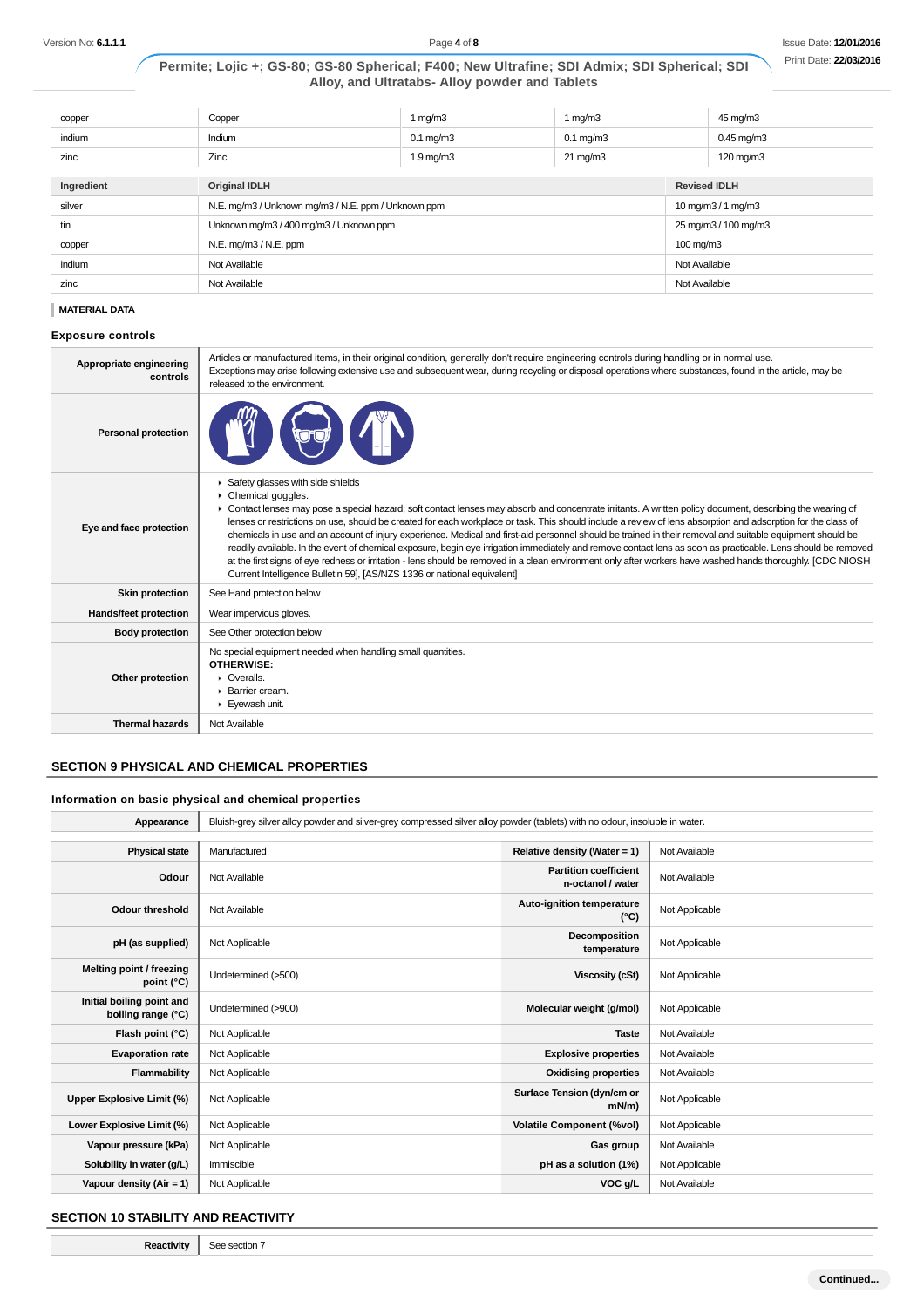| <b>Chemical stability</b>                  | Product is considered stable and hazardous polymerisation will not occur. |
|--------------------------------------------|---------------------------------------------------------------------------|
| Possibility of hazardous<br>reactions      | See section 7                                                             |
| <b>Conditions to avoid</b>                 | See section 7                                                             |
| Incompatible materials                     | See section 7                                                             |
| <b>Hazardous decomposition</b><br>products | See section 5                                                             |

## **SECTION 11 TOXICOLOGICAL INFORMATION**

#### **Information on toxicological effects**

| <b>Inhaled</b>      | The material is not thought to produce either adverse health effects or irritation of the respiratory tract following inhalation (as classified by EC Directives<br>using animal models). Nevertheless, adverse systemic effects have been produced following exposure of animals by at least one other route and good hygiene<br>practice requires that exposure be kept to a minimum and that suitable control measures be used in an occupational setting.                                                                                                                                                                                                                                                                 |
|---------------------|-------------------------------------------------------------------------------------------------------------------------------------------------------------------------------------------------------------------------------------------------------------------------------------------------------------------------------------------------------------------------------------------------------------------------------------------------------------------------------------------------------------------------------------------------------------------------------------------------------------------------------------------------------------------------------------------------------------------------------|
| Ingestion           | Accidental ingestion of the material may be damaging to the health of the individual.                                                                                                                                                                                                                                                                                                                                                                                                                                                                                                                                                                                                                                         |
| <b>Skin Contact</b> | The material is not thought to produce adverse health effects or skin irritation following contact (as classified by EC Directives using animal models).<br>Nevertheless, good hygiene practice requires that exposure be kept to a minimum and that suitable gloves be used in an occupational setting.<br>Irritation and skin reactions are possible with sensitive skin<br>Open cuts, abraded or irritated skin should not be exposed to this material<br>Entry into the blood-stream through, for example, cuts, abrasions, puncture wounds or lesions, may produce systemic injury with harmful effects. Examine the<br>skin prior to the use of the material and ensure that any external damage is suitably protected. |
| Eye                 | Although the material is not thought to be an irritant (as classified by EC Directives), direct contact with the eye may produce transient discomfort<br>characterised by tearing or conjunctival redness (as with windburn).                                                                                                                                                                                                                                                                                                                                                                                                                                                                                                 |
| Chronic             | Long-term exposure to the product is not thought to produce chronic effects adverse to health (as classified by EC Directives using animal models);<br>nevertheless exposure by all routes should be minimised as a matter of course.                                                                                                                                                                                                                                                                                                                                                                                                                                                                                         |

| Permite; Lojic +; GS-80;<br>GS-80 Spherical; F400; New                     |                                                                        |                                                                                                                                                       |  |
|----------------------------------------------------------------------------|------------------------------------------------------------------------|-------------------------------------------------------------------------------------------------------------------------------------------------------|--|
| Ultrafine; SDI Admix; SDI                                                  | <b>TOXICITY</b>                                                        | <b>IRRITATION</b>                                                                                                                                     |  |
| Spherical; SDI Alloy, and<br>Ultratabs- Alloy powder and<br><b>Tablets</b> | Not Available                                                          | Not Available                                                                                                                                         |  |
|                                                                            | <b>TOXICITY</b>                                                        | <b>IRRITATION</b>                                                                                                                                     |  |
| silver                                                                     | Oral (rat) LD50: >2000 mg/kg <sup>[1]</sup>                            | Not Available                                                                                                                                         |  |
|                                                                            | <b>TOXICITY</b>                                                        | <b>IRRITATION</b>                                                                                                                                     |  |
| tin                                                                        | dermal (rat) LD50: >2000 mg/kg <sup>[1]</sup>                          | Not Available                                                                                                                                         |  |
|                                                                            | Oral (rat) LD50: >2000 mg/kg <sup>[1]</sup>                            |                                                                                                                                                       |  |
|                                                                            | <b>TOXICITY</b>                                                        | <b>IRRITATION</b>                                                                                                                                     |  |
|                                                                            | dermal (rat) LD50: >2000 mg/kg <sup>[1]</sup>                          | Nil Reported                                                                                                                                          |  |
|                                                                            | Inhalation (rat) LC50: 0.733 mg/l4 h <sup>[1]</sup>                    |                                                                                                                                                       |  |
| copper                                                                     | Inhalation (rat) LC50: 1.03 mg/l4 h <sup>[1]</sup>                     |                                                                                                                                                       |  |
|                                                                            | Inhalation (rat) LC50: 1.67 mg/l4 h <sup>[1]</sup>                     |                                                                                                                                                       |  |
|                                                                            | Oral (rat) LD50: 300-500 mg/kg <sup>[1]</sup>                          |                                                                                                                                                       |  |
|                                                                            | <b>TOXICITY</b>                                                        | <b>IRRITATION</b>                                                                                                                                     |  |
| indium                                                                     | Not Available                                                          | Not Available                                                                                                                                         |  |
|                                                                            | <b>TOXICITY</b>                                                        | <b>IRRITATION</b>                                                                                                                                     |  |
| zinc                                                                       | Dermal (rabbit) LD50: 1130 mg/kg <sup>[2]</sup>                        | Not Available                                                                                                                                         |  |
|                                                                            | Oral (rat) LD50: >2000 mg/kg <sup>[1]</sup>                            |                                                                                                                                                       |  |
| Legend:                                                                    | extracted from RTECS - Register of Toxic Effect of chemical Substances | 1. Value obtained from Europe ECHA Registered Substances - Acute toxicity 2.* Value obtained from manufacturer's SDS. Unless otherwise specified data |  |

**COPPER** for copper and its compounds (typically copper chloride): **Acute toxicity:** There are no reliable acute oral toxicity results available. In an acute dermal toxicity study (OECD TG 402), one group of 5 male rats and 5 groups of 5 female rats received doses of 1000, 1500 and 2000 mg/kg bw via dermal application for 24 hours. The LD50 values of copper monochloride were 2,000 mg/kg bw or greater for male (no deaths observed) and 1,224 mg/kg bw for female. Four females died at both 1500 and 2000 mg/kg bw, and one at 1,000 mg/kg bw. Symptom of the hardness of skin, an exudation of hardness site, the formation of scar and reddish changes were observed on application sites in all treated animals. Skin inflammation and injury were also noted. In addition, a reddish or black urine was observed in females at 2,000, 1,500 and 1,000 mg/kg bw. Female rats appeared to be more sensitive than male based on mortality and clinical signs. No reliable skin/eye irritation studies were available. The acute dermal study with copper monochloride suggests that it has a potential to cause skin irritation. **Repeat dose toxicity:** In repeated dose toxicity study performed according to OECD TG 422, copper monochloride was given orally (gavage) to Sprague-Dawley rats for 30 days to males and for 39 - 51 days to females at concentrations of 0, 1.3, 5.0, 20, and 80 mg/kg bw/day. The NOAEL value was 5 and 1.3 mg/kg bw/day for male and female rats, respectively. No deaths were observed in male rats. One treatment-related death was observed in female rats in the high

dose group. Erythropoietic toxicity (anaemia) was seen in both sexes at the 80 mg/kg bw/day. The frequency of squamous cell hyperplasia of the forestomach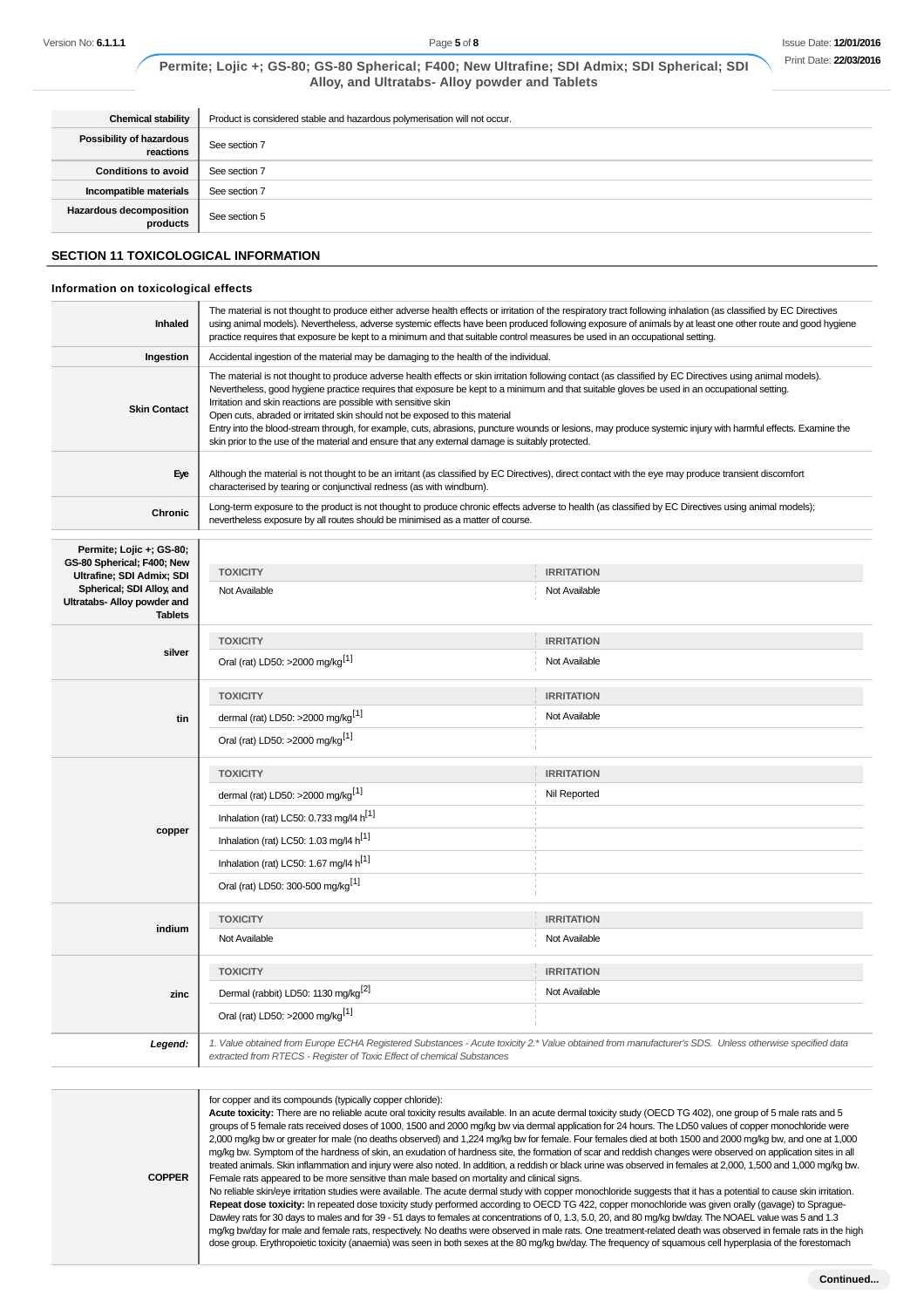|                                             | was increased in a dose-dependent manner in male and female rats at all treatment groups, and was statistically significant in males at doses of =20 mg/kg<br>bw/day and in females at doses of =5 mg/kg bw/day doses. The observed effects are considered to be local, non-systemic effect on the forestomach which result<br>from oral (gavage) administration of copper monochloride.<br>Genotoxicity: An in vitro genotoxicity study with copper monochloride showed negative results in a bacterial reverse mutation test with Salmonella typhimurium<br>strains (TA 98, TA 100, TA 1535, and TA 1537) with and without S9 mix at concentrations of up to 1,000 ug/plate. An in vitro test for chromosome aberration in<br>Chinese hamster lung (CHL) cells showed that copper monochloride induced structural and numerical aberrations at the concentration of 50, 70 and 100<br>ug/mL without S9 mix. In the presence of the metabolic activation system, significant increases of structural aberrations were observed at 50 and 70 ug/mL and<br>significant increases of numerical aberrations were observed at 70 ug/mL. In an in vivo mammalian erythrocyte micronucleus assay, all animals dosed (15 - 60<br>mg/kg bw) with copper monochloride exhibited similar PCE/(PCE+NCE) ratios and MNPCE frequencies compared to those of the negative control animals.<br>Therefore copper monochloride is not an in vivo mutagen.<br>Carcinogenicity: there was insufficient information to evaluate the carcinogenic activity of copper monochloride.<br>Reproductive and developmental toxicity: In the combined repeated dose toxicity study with the reproduction/developmental toxicity screening test (OECD TG<br>422), copper monochloride was given orally (gavage) to Sprague-Dawley rats for 30 days to males and for 39-51 days to females at concentrations of 0, 1.3,<br>5.0, 20, and 80 mg/kg bw/day. The NOAEL of copper monochloride for fertility toxicity was 80 mg/kg bw/day for the parental animals. No treatment-related effects<br>were observed on the reproductive organs and the fertility parameters assessed. For developmental toxicity the NOAEL was 20 mg/kg bw/day. Three of 120 pups<br>appeared to have icterus at birth; 4 of 120 pups appeared runted at the highest dose tested (80 mg/kg bw/day). |                |
|---------------------------------------------|------------------------------------------------------------------------------------------------------------------------------------------------------------------------------------------------------------------------------------------------------------------------------------------------------------------------------------------------------------------------------------------------------------------------------------------------------------------------------------------------------------------------------------------------------------------------------------------------------------------------------------------------------------------------------------------------------------------------------------------------------------------------------------------------------------------------------------------------------------------------------------------------------------------------------------------------------------------------------------------------------------------------------------------------------------------------------------------------------------------------------------------------------------------------------------------------------------------------------------------------------------------------------------------------------------------------------------------------------------------------------------------------------------------------------------------------------------------------------------------------------------------------------------------------------------------------------------------------------------------------------------------------------------------------------------------------------------------------------------------------------------------------------------------------------------------------------------------------------------------------------------------------------------------------------------------------------------------------------------------------------------------------------------------------------------------------------------------------------------------------------------------------------------------------------------------------------------------------------------------------------------------------------------------------------------------------------------------------|----------------|
|                                             | WARNING: Inhalation of high concentrations of copper fume may cause "metal fume fever", an acute industrial disease of short duration. Symptoms are<br>tiredness, influenza like respiratory tract irritation with fever.<br>The material may cause skin irritation after prolonged or repeated exposure and may produce a contact dermatitis (nonallergic). This form of dermatitis is often                                                                                                                                                                                                                                                                                                                                                                                                                                                                                                                                                                                                                                                                                                                                                                                                                                                                                                                                                                                                                                                                                                                                                                                                                                                                                                                                                                                                                                                                                                                                                                                                                                                                                                                                                                                                                                                                                                                                                  |                |
| <b>ZINC</b>                                 | characterised by skin redness (erythema) and swelling epidermis. Histologically there may be intercellular oedema of the spongy layer (spongiosis) and<br>intracellular oedema of the epidermis.                                                                                                                                                                                                                                                                                                                                                                                                                                                                                                                                                                                                                                                                                                                                                                                                                                                                                                                                                                                                                                                                                                                                                                                                                                                                                                                                                                                                                                                                                                                                                                                                                                                                                                                                                                                                                                                                                                                                                                                                                                                                                                                                               |                |
| <b>TIN &amp; INDIUM</b>                     | No significant acute toxicological data identified in literature search.                                                                                                                                                                                                                                                                                                                                                                                                                                                                                                                                                                                                                                                                                                                                                                                                                                                                                                                                                                                                                                                                                                                                                                                                                                                                                                                                                                                                                                                                                                                                                                                                                                                                                                                                                                                                                                                                                                                                                                                                                                                                                                                                                                                                                                                                       |                |
| <b>Acute Toxicity</b>                       | $\circ$<br>Carcinogenicity                                                                                                                                                                                                                                                                                                                                                                                                                                                                                                                                                                                                                                                                                                                                                                                                                                                                                                                                                                                                                                                                                                                                                                                                                                                                                                                                                                                                                                                                                                                                                                                                                                                                                                                                                                                                                                                                                                                                                                                                                                                                                                                                                                                                                                                                                                                     | $\circledcirc$ |
| <b>Skin Irritation/Corrosion</b>            | $\circ$<br>Reproductivity                                                                                                                                                                                                                                                                                                                                                                                                                                                                                                                                                                                                                                                                                                                                                                                                                                                                                                                                                                                                                                                                                                                                                                                                                                                                                                                                                                                                                                                                                                                                                                                                                                                                                                                                                                                                                                                                                                                                                                                                                                                                                                                                                                                                                                                                                                                      | $\circledcirc$ |
| <b>Serious Eye</b><br>Damage/Irritation     | $\circledcirc$<br><b>STOT - Single Exposure</b>                                                                                                                                                                                                                                                                                                                                                                                                                                                                                                                                                                                                                                                                                                                                                                                                                                                                                                                                                                                                                                                                                                                                                                                                                                                                                                                                                                                                                                                                                                                                                                                                                                                                                                                                                                                                                                                                                                                                                                                                                                                                                                                                                                                                                                                                                                | $\circledcirc$ |
| <b>Respiratory or Skin</b><br>sensitisation | O<br><b>STOT - Repeated Exposure</b>                                                                                                                                                                                                                                                                                                                                                                                                                                                                                                                                                                                                                                                                                                                                                                                                                                                                                                                                                                                                                                                                                                                                                                                                                                                                                                                                                                                                                                                                                                                                                                                                                                                                                                                                                                                                                                                                                                                                                                                                                                                                                                                                                                                                                                                                                                           | $\circledcirc$ |

# **SECTION 12 ECOLOGICAL INFORMATION**

## **Toxicity**

| Ingredient | Endpoint    | <b>Test Duration (hr)</b> | <b>Species</b>                | Value           | Source         |
|------------|-------------|---------------------------|-------------------------------|-----------------|----------------|
| silver     | <b>BCF</b>  | 336                       | Crustacea                     | $0.02$ mg/L     | $\overline{4}$ |
| silver     | EC50        | 48                        | Crustacea                     | 0.00024mq/L     | $\overline{4}$ |
| silver     | <b>EC50</b> | 96                        | Algae or other aquatic plants | 0.001628837mg/L | 4              |
| silver     | <b>LC50</b> | 96                        | Fish                          | 0.0012mq/L      | $\overline{2}$ |
| silver     | <b>NOEC</b> | 480                       | Crustacea                     | 0.00031mq/L     | $\overline{2}$ |
| tin        | EC50        | 48                        | Crustacea                     | 0.00018mg/L     | 5              |
| tin        | <b>LC50</b> | 96                        | Fish                          | >0.0124mq/L     | $\overline{2}$ |
| tin        | <b>NOEC</b> | 168                       | Crustacea                     | $<$ 0.005mg/L   | $\overline{2}$ |
| tin        | <b>EC50</b> | 72                        | Algae or other aquatic plants | >0.0192mq/L     | $\overline{2}$ |
| copper     | <b>BCF</b>  | 960                       | Fish                          | 200mg/L         | 4              |
| copper     | <b>EC50</b> | 72                        | Algae or other aquatic plants | 0.013335mg/L    | $\overline{4}$ |
| copper     | <b>NOEC</b> | 96                        | Crustacea                     | 0.0008mg/L      | 4              |
| copper     | <b>EC50</b> | 48                        | Crustacea                     | $0.001$ mg/L    | 5              |
| copper     | EC50        | 96                        | Crustacea                     | $0.001$ mg/L    | 5              |
| copper     | <b>LC50</b> | 96                        | Fish                          | 0.0028mg/L      | $\overline{2}$ |
| zinc       | <b>BCF</b>  | 360                       | Algae or other aquatic plants | 9mg/L           | 4              |
| zinc       | <b>EC50</b> | 72                        | Algae or other aquatic plants | $0.106$ ma/L    | 4              |
| zinc       | <b>LC50</b> | 96                        | Fish                          | 0.00272mq/L     | 4              |
| zinc       | <b>EC50</b> | 120                       | Fish                          | 0.00033mg/L     | 5              |
| zinc       | <b>EC50</b> | 48                        | Crustacea                     | $0.04$ mg/L     | 5              |
| zinc       | <b>NOEC</b> | 72                        | Algae or other aquatic plants | 0.000084981ma/L | $\overline{2}$ |

# **DO NOT** discharge into sewer or waterways.

# **Persistence and degradability**

| Ingredient | Persistence: Water/Soil               | Persistence: Air                      |
|------------|---------------------------------------|---------------------------------------|
|            | No Data available for all ingredients | No Data available for all ingredients |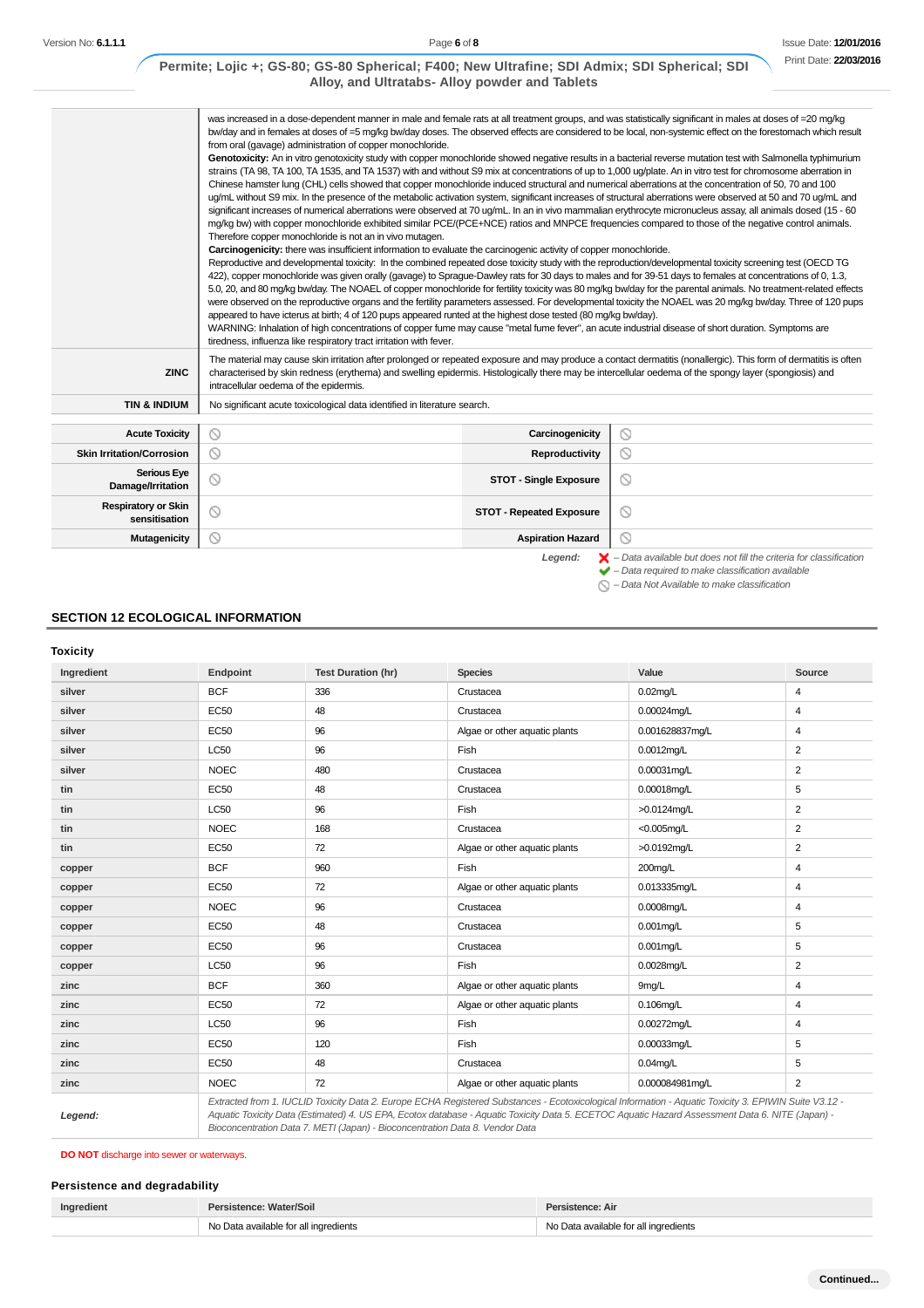## **Bioaccumulative potential**

| Ingredient       | <b>Bioaccumulation</b>                |  |
|------------------|---------------------------------------|--|
|                  | No Data available for all ingredients |  |
| Mobility in soil |                                       |  |
| Ingredient       | <b>Mobility</b>                       |  |
|                  | No Data available for all ingredients |  |

# **SECTION 13 DISPOSAL CONSIDERATIONS**

| Waste treatment methods                |                                                                                                                                                                                                                                                                                                                                                                                                        |
|----------------------------------------|--------------------------------------------------------------------------------------------------------------------------------------------------------------------------------------------------------------------------------------------------------------------------------------------------------------------------------------------------------------------------------------------------------|
| <b>Product / Packaging</b><br>disposal | Consult State Land Waste Management Authority for disposal.<br>DO NOT allow wash water from cleaning or process equipment to enter drains.<br>It may be necessary to collect all wash water for treatment before disposal.<br>In all cases disposal to sewer may be subject to local laws and requlations and these should be considered first.<br>• Where in doubt contact the responsible authority. |

# **SECTION 14 TRANSPORT INFORMATION**

| <b>Labels Required</b>                                               |                |  |
|----------------------------------------------------------------------|----------------|--|
| <b>Marine Pollutant</b>                                              | NO             |  |
| <b>HAZCHEM</b>                                                       | Not Applicable |  |
| Land transport (ADG): NOT REGULATED FOR TRANSPORT OF DANGEROUS GOODS |                |  |

## **Air transport (ICAO-IATA / DGR): NOT REGULATED FOR TRANSPORT OF DANGEROUS GOODS**

**Sea transport (IMDG-Code / GGVSee): NOT REGULATED FOR TRANSPORT OF DANGEROUS GOODS**

# **Transport in bulk according to Annex II of MARPOL and the IBC code**

Not Applicable

#### **SECTION 15 REGULATORY INFORMATION**

# **Safety, health and environmental regulations / legislation specific for the substance or mixture**

| SILVER(7440-22-4) IS FOUND ON THE FOLLOWING REGULATORY LISTS           |                                                                        |                                                                                                  |  |
|------------------------------------------------------------------------|------------------------------------------------------------------------|--------------------------------------------------------------------------------------------------|--|
| Australia Exposure Standards                                           |                                                                        | Australia Inventory of Chemical Substances (AICS)                                                |  |
| Australia Hazardous Substances Information System - Consolidated Lists |                                                                        | International Agency for Research on Cancer (IARC) - Agents Classified by the IARC<br>Monographs |  |
| TIN(7440-31-5) IS FOUND ON THE FOLLOWING REGULATORY LISTS              |                                                                        |                                                                                                  |  |
| Australia Exposure Standards                                           |                                                                        | Australia Inventory of Chemical Substances (AICS)                                                |  |
| Australia Hazardous Substances Information System - Consolidated Lists |                                                                        |                                                                                                  |  |
| COPPER(7440-50-8) IS FOUND ON THE FOLLOWING REGULATORY LISTS           |                                                                        |                                                                                                  |  |
| Australia Exposure Standards                                           |                                                                        | Australia Inventory of Chemical Substances (AICS)                                                |  |
| Australia Hazardous Substances Information System - Consolidated Lists |                                                                        | International Agency for Research on Cancer (IARC) - Agents Classified by the IARC<br>Monographs |  |
| INDIUM(7440-74-6) IS FOUND ON THE FOLLOWING REGULATORY LISTS           |                                                                        |                                                                                                  |  |
| Australia Exposure Standards                                           |                                                                        | Australia Inventory of Chemical Substances (AICS)                                                |  |
| Australia Hazardous Substances Information System - Consolidated Lists |                                                                        | International Agency for Research on Cancer (IARC) - Agents Classified by the IARC<br>Monographs |  |
|                                                                        |                                                                        |                                                                                                  |  |
|                                                                        | ZINC(7440-66-6) IS FOUND ON THE FOLLOWING REGULATORY LISTS             |                                                                                                  |  |
| Australia Exposure Standards                                           |                                                                        | Australia Inventory of Chemical Substances (AICS)                                                |  |
|                                                                        | Australia Hazardous Substances Information System - Consolidated Lists | International Agency for Research on Cancer (IARC) - Agents Classified by the IARC<br>Monographs |  |
| <b>National Inventory</b>                                              | <b>Status</b>                                                          |                                                                                                  |  |
| Australia - AICS                                                       | Y                                                                      |                                                                                                  |  |
| Canada - DSL                                                           | Y                                                                      |                                                                                                  |  |
| Canada - NDSL                                                          | N (zinc; indium; copper; tin; silver)                                  |                                                                                                  |  |
| China - IECSC                                                          | Y                                                                      |                                                                                                  |  |
| Europe - EINEC / ELINCS /<br><b>NLP</b>                                | Y                                                                      |                                                                                                  |  |
| Japan - ENCS                                                           | N (zinc; indium; copper; tin; silver)                                  |                                                                                                  |  |
| Korea - KECI                                                           | Y                                                                      |                                                                                                  |  |